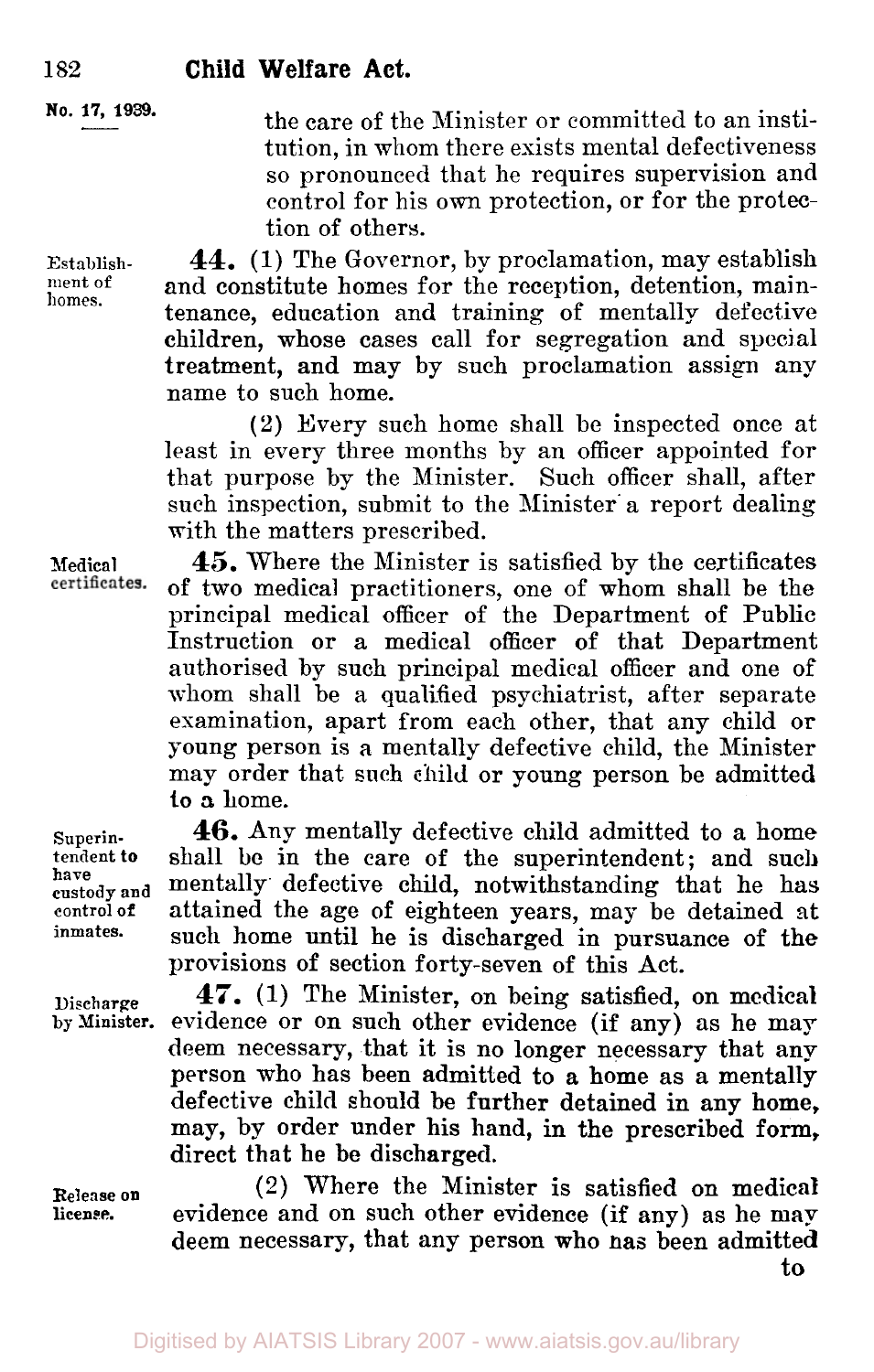to a home as a mentally defective child, might, in the interest of such person, be released on license, he may release such person on license subject to such conditions as may be prescribed or as he may, in any special case, think fit.

**(3)** Where the Minister is satisfied that any **Re-admis**person released on license pursuant to subsection two of sion for this section has failed to comply with any of the condi- **conditions**  tions specified in the license, the license may be revoked **of license**by the Minister, and the Minister may, by order under his hand in the prescribed form, direct that such person shall be detained in a home for a further period, and thereupon and without further warrant any officer or employee of the Child Welfare Department or any member of the police force may arrest such person and convey him to the home specified in the order to be there received and detained until the Minister otherwise directs.

**48.** The superintendent of a home, and every officer **Powers of**  or other employee of such home authorised in writing by superintendent and the superintendent, for the purpose of conveying any officers of **property** the part of  $\frac{1}{2}$  and  $\frac{1}{2}$  and  $\frac{1}{2}$  and  $\frac{1}{2}$  and  $\frac{1}{2}$  and  $\frac{1}{2}$  and  $\frac{1}{2}$  and  $\frac{1}{2}$  and  $\frac{1}{2}$  and  $\frac{1}{2}$ person who has been ordered to be admitted to a home **home. as** a mentally defective child, to or from the home, or of apprehending him and bringing him back to the home in case of his escape and refusal to return, shall, for that purpose and while engaged in that duty, have all the powers, immunities, and privileges of a police constable.

**No. 17, 1939.** 

#### **PART** X.

#### INSTITUTIONS.

**49.** The Governor may, by proclamation, establish **Governor establish and constitute, as institutions under this Act,--**<br>(a) shelters for the recention and temperary detentions institutions.

- (a) shelters **for** the reception and temporary deten tion and maintenance of children or young  $_{21, 1923, 0.51}^{\text{ct. Act No.}}$ <br>persons;<br>s. 16.
- (b) schools for the reception, detention, maintenance, discipline, education **and** training of children and young persons committed to such institutions,

and may assign **a** name to **such** institutions.

**may** 

*50.*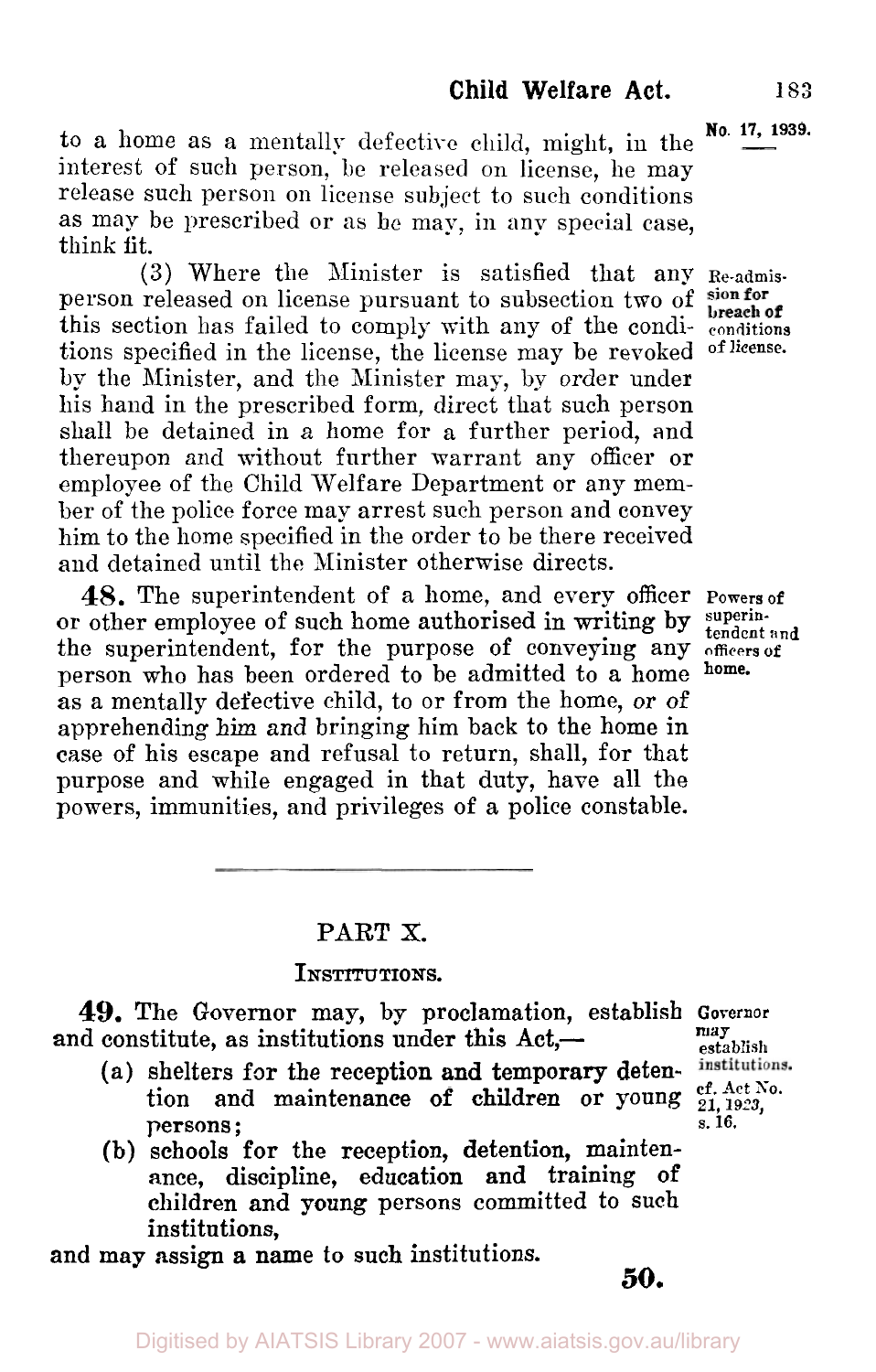# **184 Child Welfare Act.**

**cf. Act No. s. 17.**  *21,* **1923, No. 17, 1939. 50.** Every such institution shall be controlled by the Minister to Minister and shall be inspected once at least in every Minister to Minister and shall be inspected once at least in every

**Order to be forwarded**  *to* **superintendent.**  *Ibid.* **s. 18.** 

three months by an officer appointed for that purpose **by**  the Minister. Such officer shall, after such inspection, submit to the Minister a report dealing with the matters prescribed. **51.** (1) *An* order committing a child or young person to an institution, duly endorsed as provided in section ninety-three of this Act, or **an** order made under subsection one of section ninety-four **of** this Act, duly endorsed as provided in that subsection, or **a** direction in writing signed by the Minister for the transfer of *a,*  child, young person or person from one institution to

another, shall be forwarded to the superintendent and shall be sufficient warrant in respect of the child, young person or person named therein-

- (a.) to convey him to the institution specified in the endorsement on the order; or
- (b) to transfer him from one institution to another in accordance with the direction of the Minister ; or
- *(c)* to detain him in the institution specified in the endorsement on the order *or* specified in the direction of the Minister, as the case may be.
	- $(2)$  The production of  $-$
- (a) any such order so endorsed: or
- (b) *a* copy **of** such order so endorsed with a memorandum purporting to be signed by the superintendent **of** any such institution, stating that the child, young person or person named in such order was duly received into, and is at the time of signing thereof detained in such institution, or has been otherwise disposed of according to **law;** or
- (c) any order made under this Act, or **a** copy thereof purporting to be signed by the clerk **of** the court at which the same was made and certified by **him to** be a correct **copy;** or
- **(d)** a copy of any such direction of the Minister purporting to be signed by the superintendent **and**  certified by him to be a correct copy,

shall,

Certain orders **and**  copies to be **evidence.**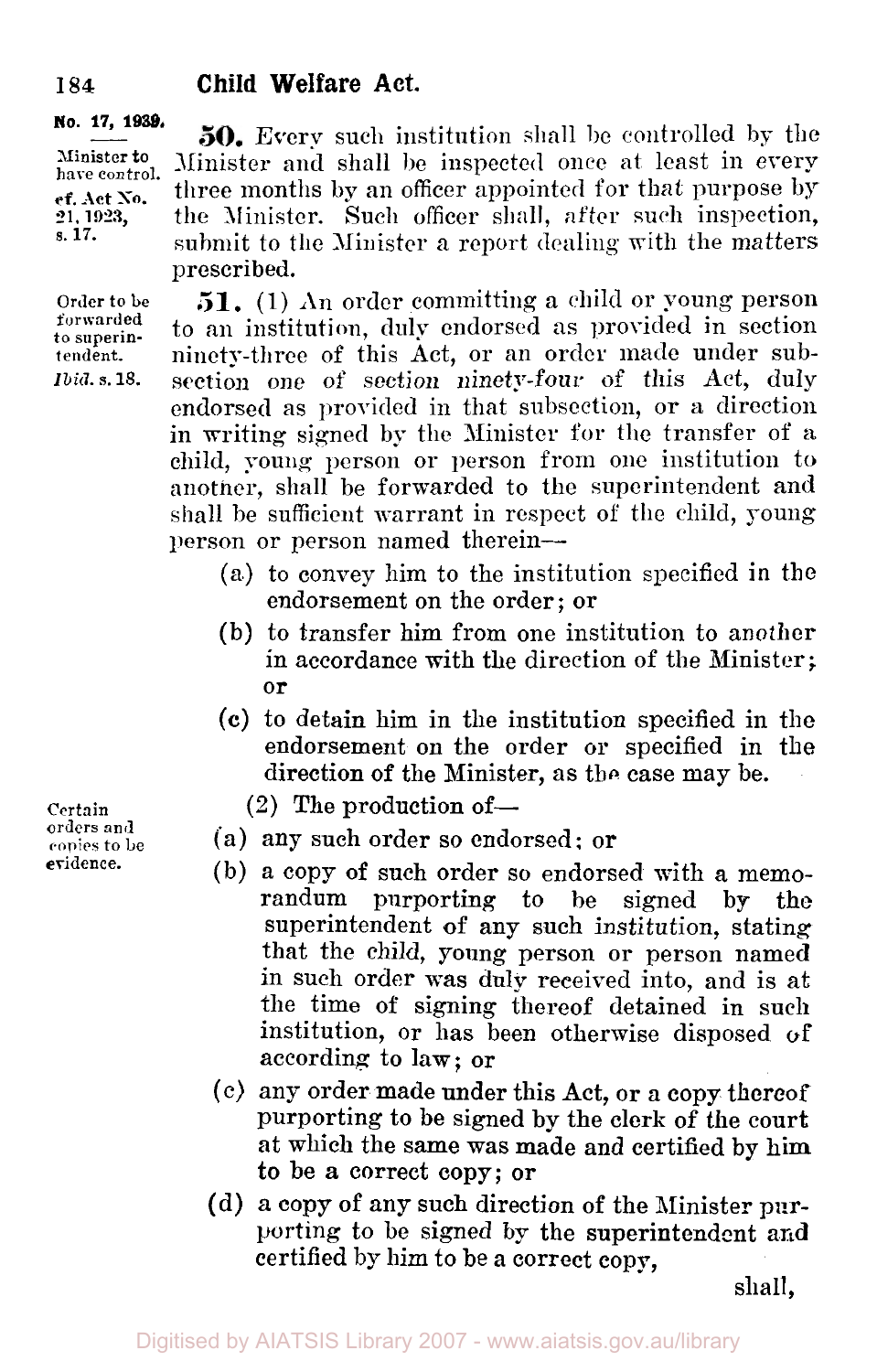shall, without proof of signature of the person pur- No. 17, 1939. porting to hare signed the same, be evidence in all courts and proceedings-

- (i) of the due making and signing of any such order, memorandum, or certificate ; and
- (ii) of the committal, detention, and identity of the child, young person or person named in any such order, memorandum, or certificate: and

(iii) of any other matters stated in such order,

*52.* All children, young persons or persons com- **Children,**  mitted to, or inmates of, an institution shall be in the **and persons** to the institution until they attain the age of eighteen years, or are discharged, transferred from the institu- **1923, s. 19.**  tion, apprenticed or placed-out : custody and under the control of the superintendent of **control** of

Provided that a child or young person committed to an institution or a person transferred to an institution shall, notwithstanding that he has attained the age of eighteen years, be detained therein until the expiration of the period, if any, named in the order of committal, or in the order directing his transfer, as the case may be, or until he is lawfully discharged, transferred from the institution, apprenticed. or placed out.

young person or person who has been committed or duties of Minister. transferred to or is an inmate of any institution- **53.** (1) The Minister, with respect to any child, **Powers and** 

- (a) shall determine the particular institution in **s. 20.**  which the child, young person or person shall be placed and detained;
- (b) may transfer a child, young person **or** person from one institution to another ;
- *(c)* may remove a child or young person (other than **a** child or young person who has been committed **to** an institution for a specified term) from an institution and apprentice him, board him out, place him out, or place him as **an** adopted boarder.

**(2)** No ward who has not been committed to an institution **by** a court shall be placed in or transferred to an institution set apart for the reception, detention, maintenance, discipline, education and training of juvenile offenders.

**be under Superintendent. of Act** No. **21,** 

**cf. Ibid.**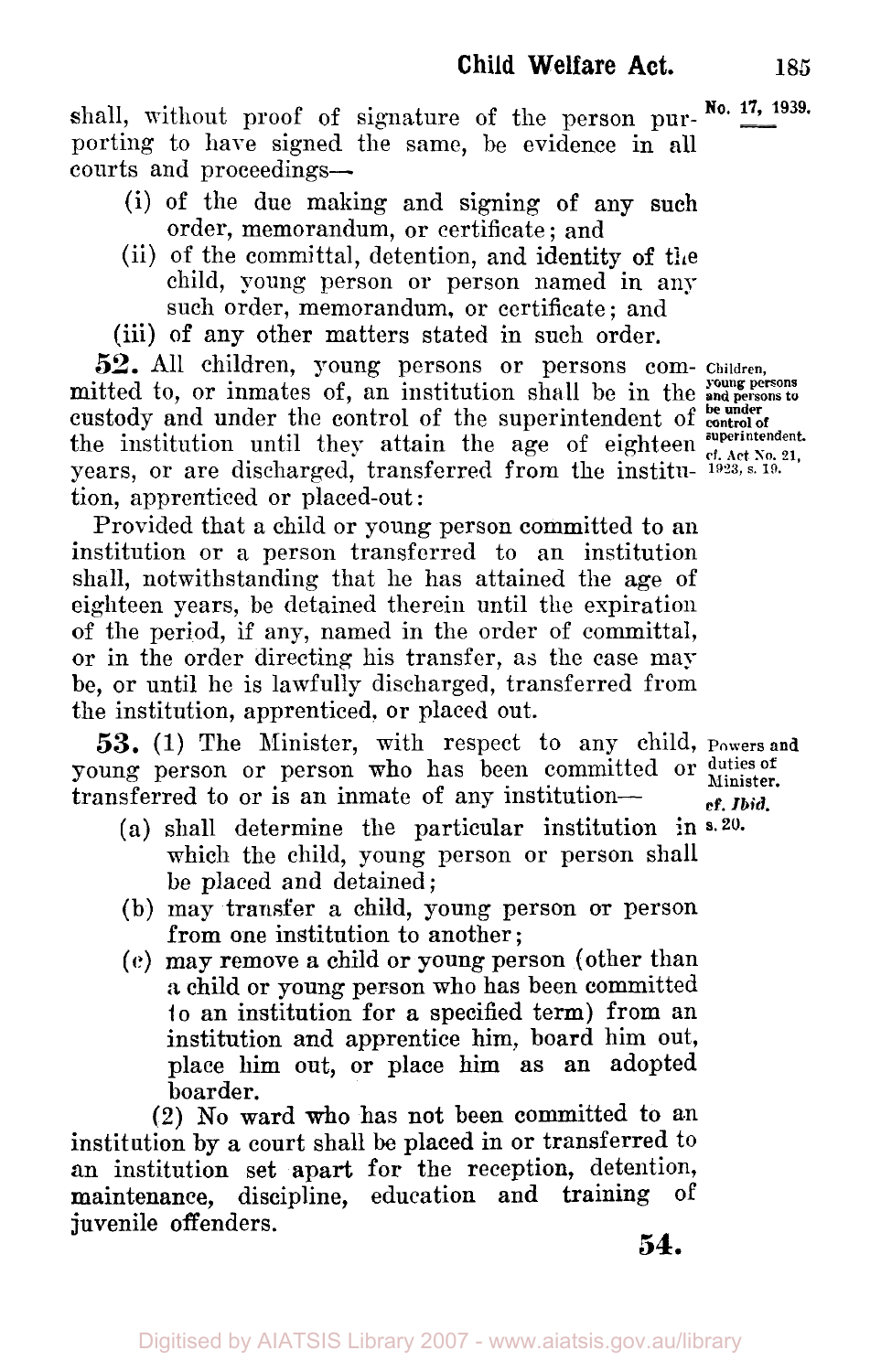Discharge or young person. cf. **Act** No. **21, 1923.**  s. **25.** 

**No. 17, 1939.**  $\overline{\mathbf{54}}$ , (1) The Governor may discharge from any institution any child or young person who has been committed to an institution for a specified term and restore him to the custody of his parent or other suitable person absolutely or on such terms and conditions as he may deem desirable.

> **(2)** The Minister may discharge from any institution any child or young person who has been committed thereto but has not been so committed for a specified term and restore him to the custody of his parent or other suitable person absolutely or on such terms and conditions as may be prescribed or as he may, in any special case, deem desirable.

Absconder may **be**  apprehended. *Ibid.* s. 28.

Interpreta**tion.** 

Discipline.

*55.* If any person transferred to an institution pursuant to section ninety-four of this Act, or any ward, absconds or is absent from an institution without the leave of the superintendent, any officer or employee of the Child Welfare Department or any constable may apprehend and convey him to such institution to be delivered into the custody of the superintendent thereof.

# PART XI.

PUNISHMENT OF INMATES IN INSTITUTIONS.

*56.* (1) In this Part, unless the context otherwise requires-

"Inmate" means a child or young person committed to an institution by a court, or placed in an institution by direction of the Minister in pursuance of the provisions of section twentyone of the Child Welfare Act, 1923, and **any**  person committed or transferred to an institution in pursuance of this Act.

**(2)** The superintendent of any institution shall investigate complaints touching any of the following acts of misconduct by any inmate :-

- **(a)** disobedience of the rules of the institution;
- (b) assaults *by* one inmate **upon** another **where no**  dangerous wound or bruise is given;

(c)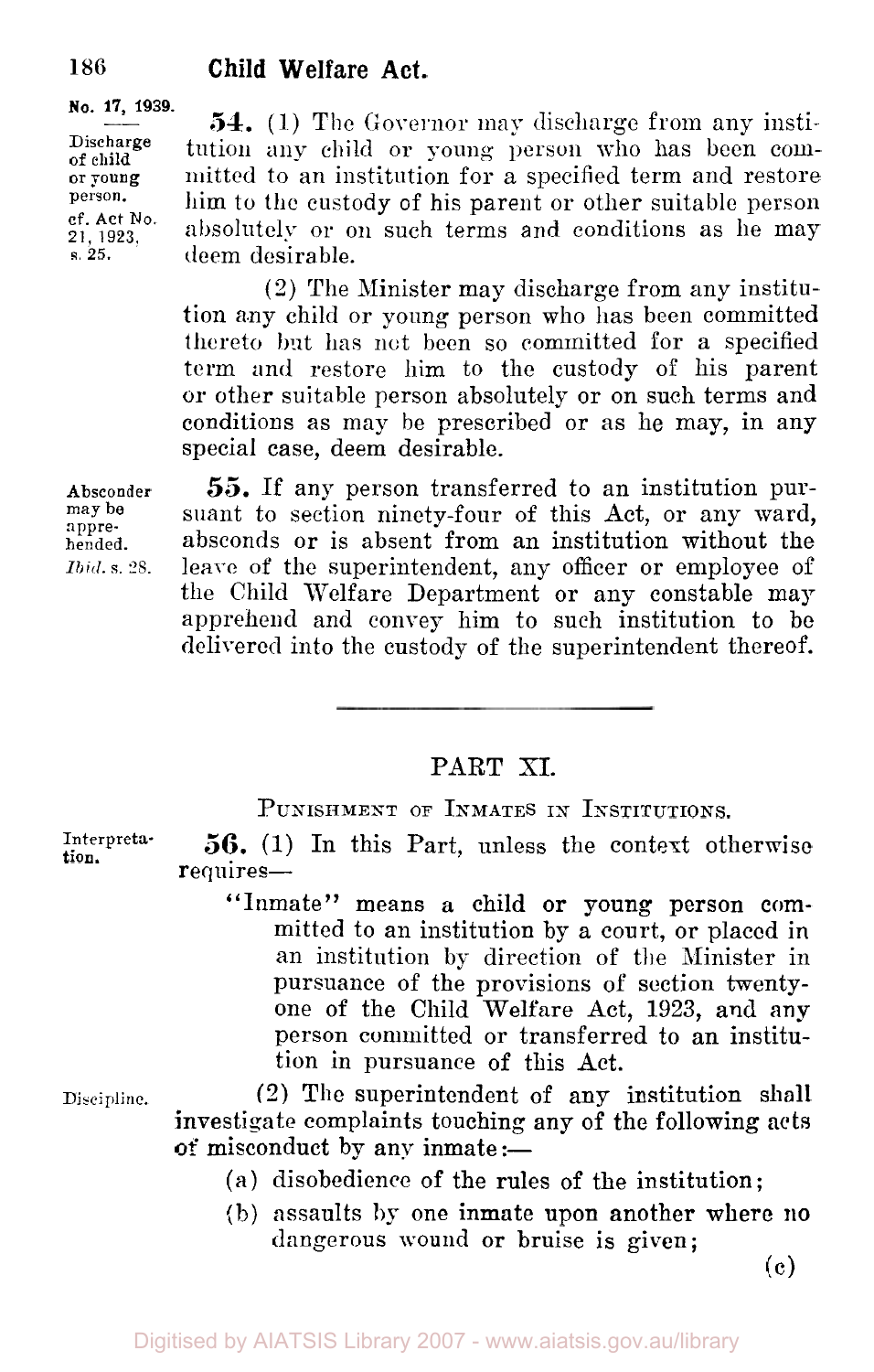- **NO. 17, 1939.**  (c) insulting, obscene, indecent, or profane words;
- (d) threatening words to an officer, instructor, **or**  inmate;
- (e) indecent behaviour, not amounting to an indict able offence;
- (f) irreverent behaviour at or during divine service or prayer;
- (g) idleness or negligence in **work** or wilful mis management of work ;
- (h) lying or petty thieving;
- (i) conduct to the prejudice of good order and discipline.

(3) Where any inmate is found guilty of any of Superinthe acts of misconduct referred to in subsection two of tendents' **powers** of this section, the superintendent may order one or more **punishment.**  of the following methods of punishment :-

- (i) forfeiture of rewards or privileges, forfeiture or reduction of status or temporary loss of recreation ;
- (ii) alteration of meals for a period not exceeding two days-provided that any such alteration shall be within the limits of a special dietary scale approved by the Director;
- (iii) isolated detention from other inmates in a room constructed for the purpose—
	- (a) in the case of an inmate over the age of fourteen years and under the age of sixteen years-€or any period not exceeding twenty-four hours ;
	- (b) in the case of an inmate of or over the age of sixteen years-for any period not exceeding forty-eight hours ;
- (iv) fatigue duty for any period not exceeding seven days ;
- (v) physical exercises, with proper rests, under the supervision of an officer or instructor for **a**  period not exceeding thirty minutes on any one day, and not extending beyond a total period of seven days;
- (vi) corporal punishment, not exceeding a maximum **of** three strokes on each hand.

**(4)**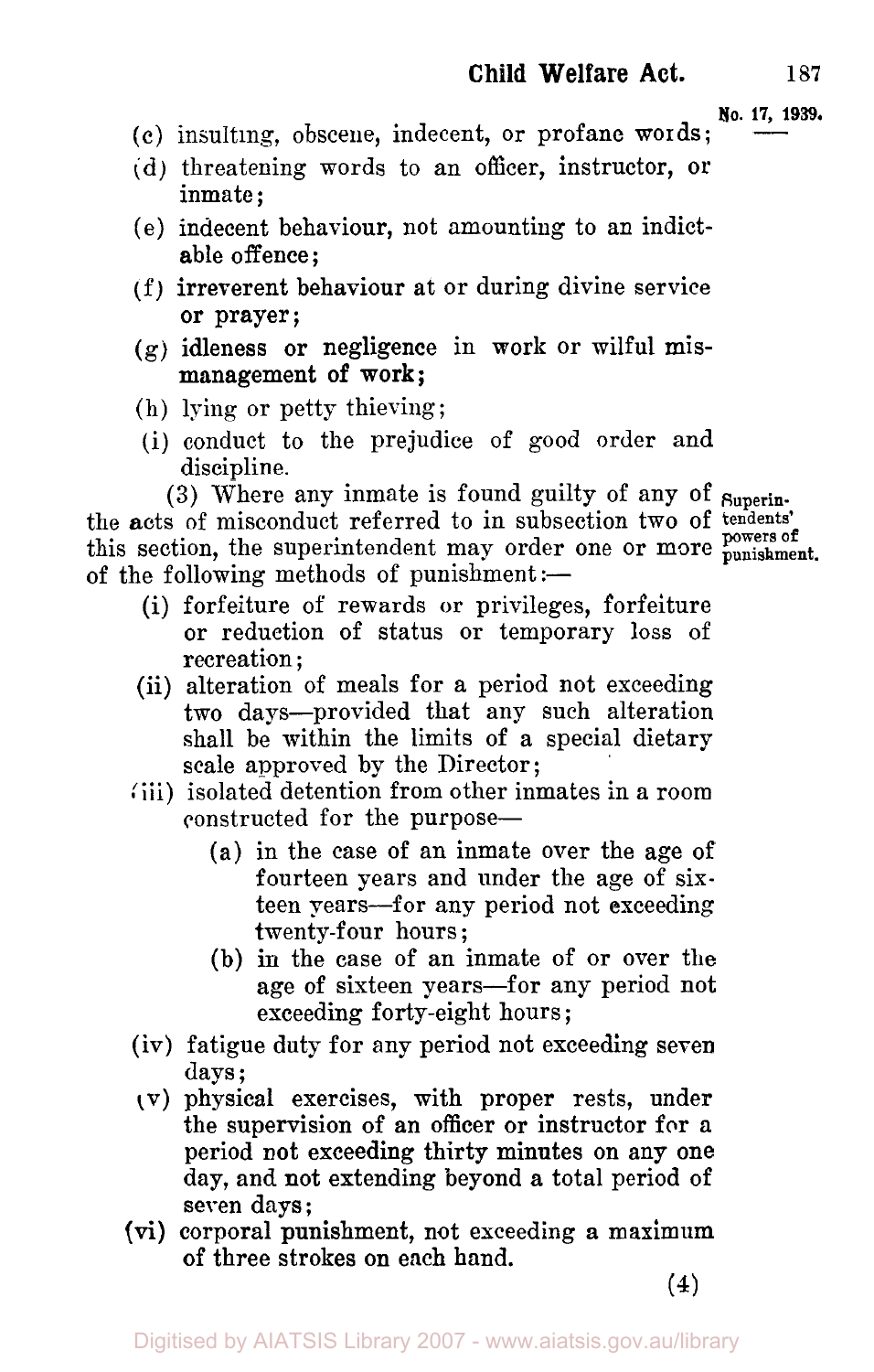## **1388 Child Welfare Act.**

**No. 17, 1939.** 

**(4)** Every effort shall be made to enforce discipline without the use of corporal punishment.

(5) Punishment by way of isolated detention shall be used only in exceptional cases, and subject to the fol $lowing$  conditions :—

- (a) no inmate under fourteen years of age shall be placed in isolated detention;
- $(b)$  the room used for the purpose shall be light and airy and kept dimly lighted after nightfall;
- some form of useful occupation shall be provided;
- some means of communication with a member of the staff shall be provided;
- $(e)$  if the isolated detention is to be continued for more than twenty-four hours the circumstances shall immediately be reported to the Director;
- no inmate shall be placed in isolated detention for two or more consecutive periods in any one fortnight.

 $g_{\text{corporting}}$  following conditions :-(6) Corporal punishment shall be subject to the

- (a) it shall be inflicted only with a cane of a form and kind approved by the Minister;
- (b) it shall be inflicted by an officer or instructor appointed by the superintendent and in his presence ;
- (c) it shall not be inflicted in the presence of other inmates.
- (d) it shall not be inflicted on any inmate who is of or above the age of sixteen years.

**(7)** Where any male inmate is charged with any of the offences enumerated in subsection one of section fifty-seven of this Act, the superintendent-

- (a) shall inquire into and decide whether the inmate is **or** is not guilty;
- (b) may, in the case **of** any inmate, order any one or more of the methods of punishment enumerated in paragraphs (i) to **(v)** inclusive of subsection three of this section; and

*(c)* 

Conditions governing punishment.

Serious mis-<br>conduct of inmate **of under**  sixteen **years of age.**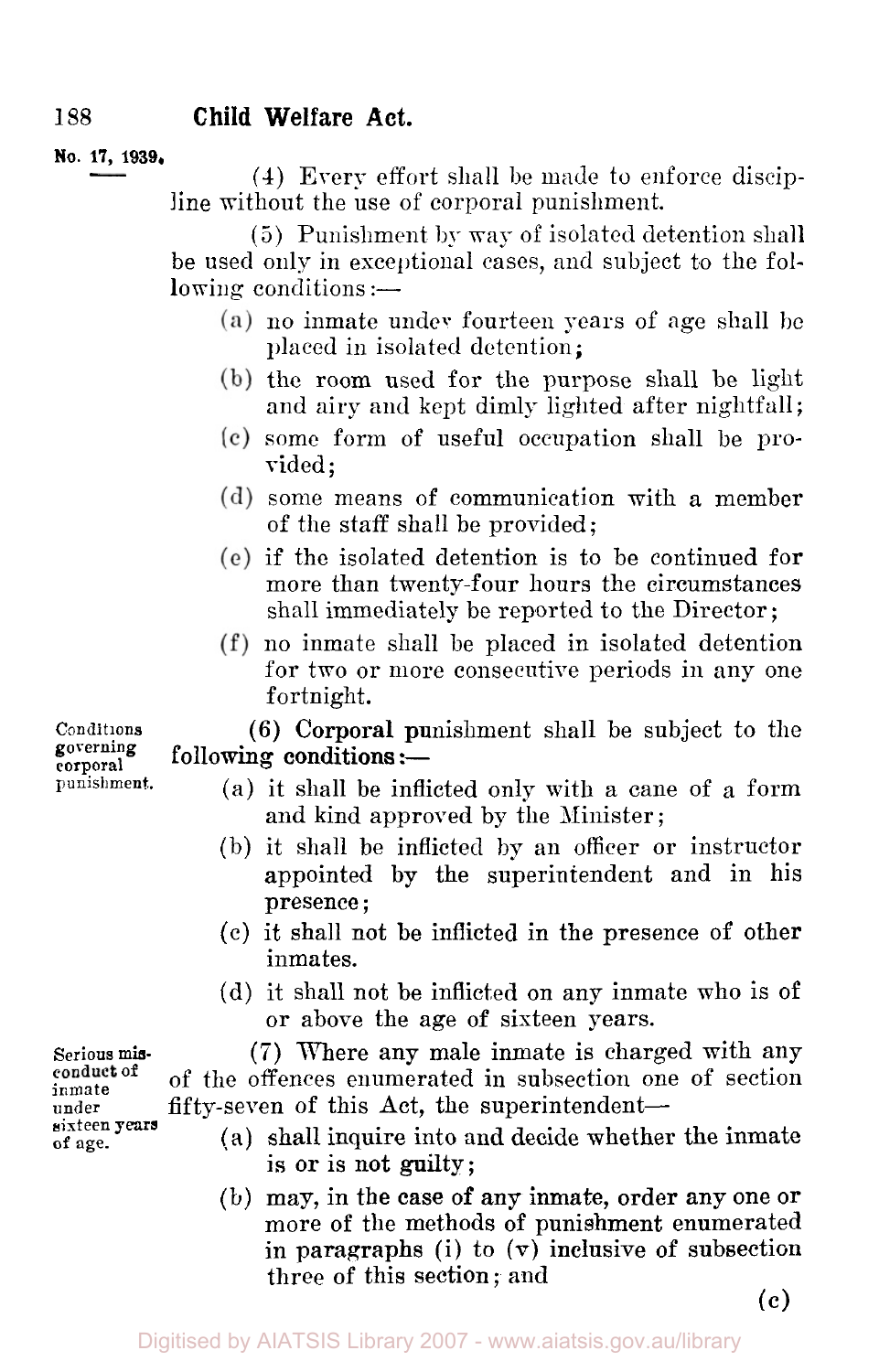**No. 17, 1939.** (c) may, iii the case of an inmate under the age of sixteen years, in addition to, or in lieu of any other method of punishment, direct that the inmate be subjected to corporal punishment, not exceeding a maximum of three strokes on each **hand.** 

The powers conferred by this subsection may be exercised in respect of-

- (i) an inmate under the **age** of sixteen years;
- (ii) an inmate of or over the age of sixteen years where the Director has notified the superintendent that it is not advisable that such inmate should be taken before a court, but no such inmate shall be subjected to corporal punishment.

(8) Where any punishment (other than forfeiture  $_{\text{Punislment}}$ of rewards or privileges, forfeiture or reduction of status, book. temporary loss of recreation and punishments imposed by **a** school teacher in respect of minor disciplinary misconduct in school) is ordered the superintendent shall record particulars thereof in the punishment book.

The punishment book shall be in or to the effect of the form prescribed.

(9) Striking, cuffing, shaking, or any other form Limitations. of physical violence, other than that permitted by this Act, or under the general rules of law, is prohibited.

**A** school teacher for minor disciplinary misconduct in school may administer, with a cane, not more than two strokes on each hand.

No inmate shall be punished by being dosed with medicine or any other substance.

No inmate shall be punished by being compelled to hold himself in a constrained or fatiguing position.

No inmate, without legal justification or excuse, shall be handcuffed or otherwise forcibly restrained.

No inmate shall **be allowed** to administer any form of punishment to any **other** inmate.

**(10)** In **the** case **of an** inmate with **any** physical or mental disability, corporal punishment shall not be ordered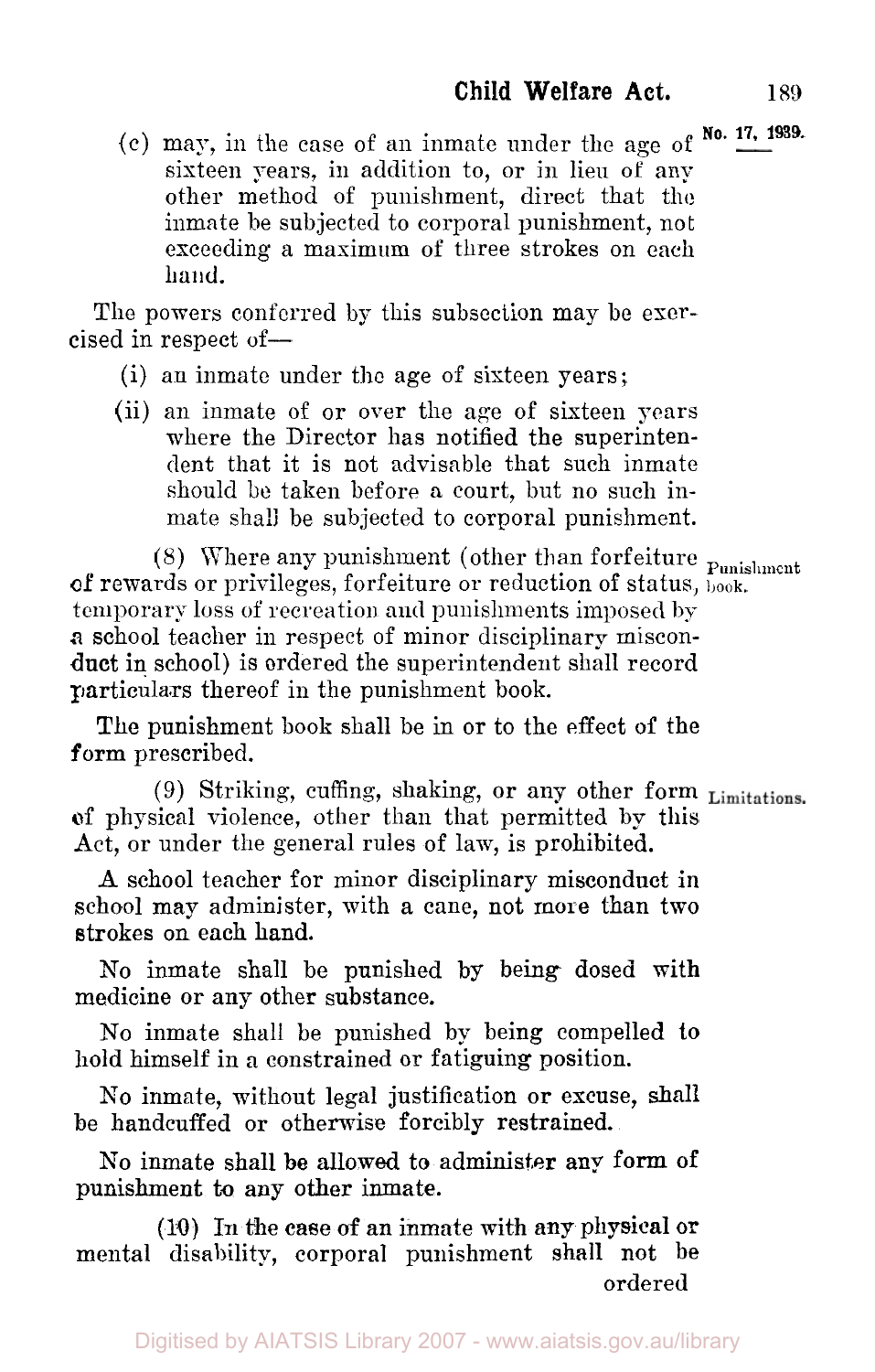#### **190 Child Welfare Act.**

**No. 17, 17, 1939.** ordered or inflicted unless a medical officer has sanctioned the infliction of corporal punishment on such inmate either generally or in any particular case, but the superintendent of the institution may order any one or more of the methods of punishment enumerated in paragraphs (i) to **(v)** inclusive of subsection three of this section.

**Females.** 

(11) The following provisions shall have effect with respect to the punishment of female inmates—

- **(a)** in the case of any female inmate, any one or more of the methods of punishment enumerated in paragraphs (i) to  $(v)$  inclusive of subsection three of this section may be ordered;
- (b) in the case of any female inmate under the age of fifteen years, any one or more of the methods of punishment enumerated in paragraphs (i) to (vi) inclusive of subsection three of this section may be ordered.

**Serious (12)** Except as authorised in this Part, the superintendent of an institution shall not impose or inflict or allow any officer or instructor to impose **or** inflict any punishment for acts which constitute an offence punishable summarily or on indictment.

> *57.* (1) Where any inmate of or over the age **OF**  sixteen years is charged with-

- (a) gross insubordination ; or
- (b) attempted absconding; or
- (c) wanton destruction, damage or disfigurement of **any** government property; **or**
- (d) assaulting an officer **or** instructor or a member of the domestic staff; **or**
- (e) cruelly maiming, wounding, or injuring any animal; or
- (f) persistent neglect or refusal to conform to the rules **or** routine of the institution; or
- (g) inciting other inmates to neglect or refuse to conform to such rules or routine,

he shall, subject to subsection four of this section, as soon as practicable, be taken before a magistrate sitting **as** and constituting a children's court, who shall hear and determine the matter.

**(2)** 

**Serious misconduet.** 

by **inmates.**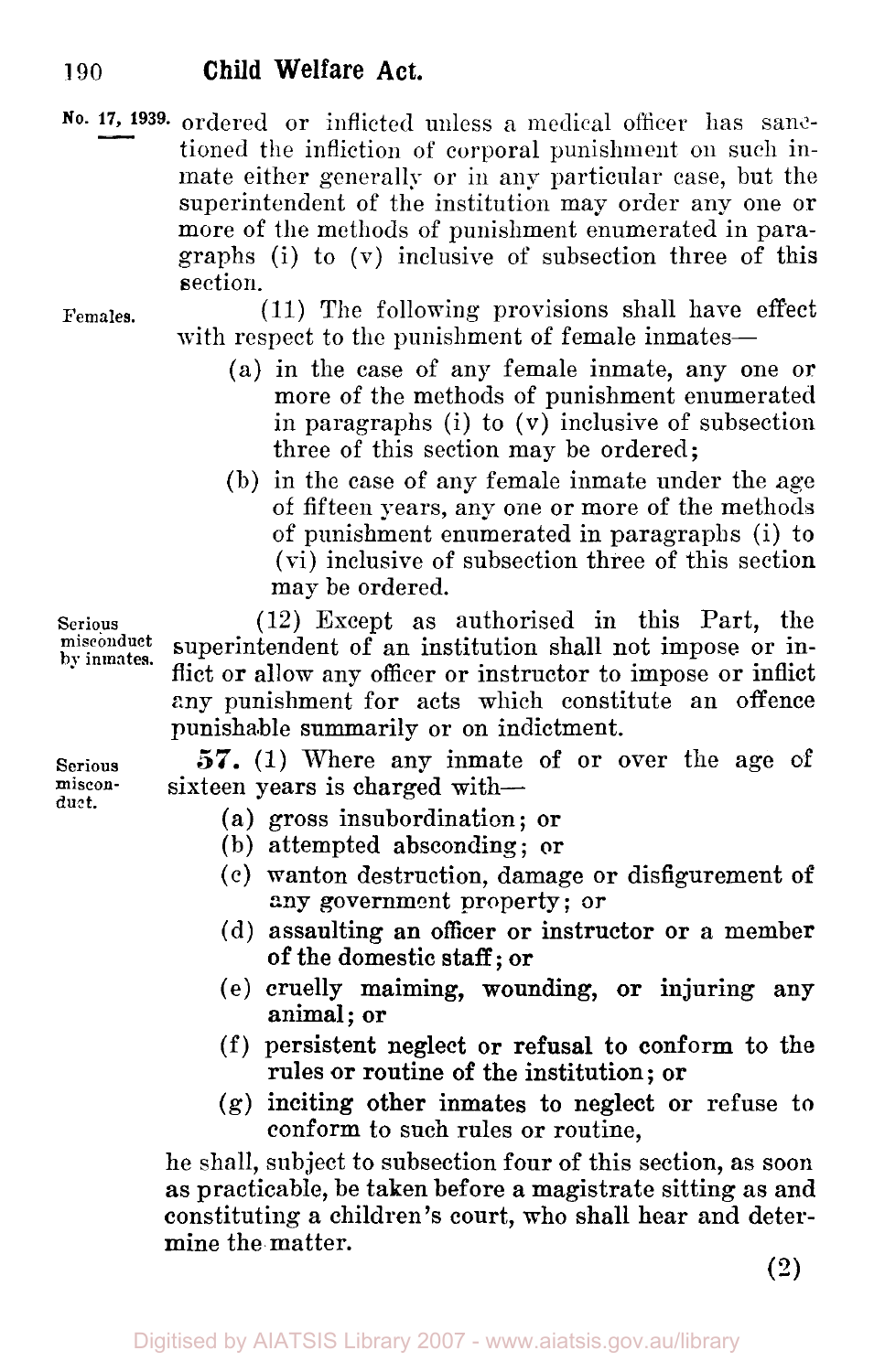*(2)* If the magistrate finds that the charge is proved, he may—

- **court.**  (a) order the offender to be punished by any one or more of the methods of punishment enumerated in paragraphs (i) to  $(v)$  inclusive of subsection three of section fifty-six of this Act ; or
- (b) order the offender to be punished by isolated detention within the institution for any term not exceeding seventy-two hours ; or
- (c) order that the offender be detained for a specified term in a prison and kept to hard labour for any period not exceeding three months and direct that, on the expiration of the period of detention, the offender be returned to his former custody.

*(3)* If during the hearing any serious irregularity, misconduct or ill-treatment by any officer or instructor be admitted or proved, the magistrate shall forward **a**  report to the Minister setting out the matters admitted or proved.

**(4)** Where an inmate of or over the age of sixteen years is charged with any of the offences enumerated in subsection one of this section the Director may if he deems it advisable in the interests of such inmate that such inmate should not be taken before a court notify the superintendent accordingly.

### PART **XII.**

MAINTENANCE **OF** CHILDREN **BY** THEIR RELATIVES.

58. In this Part, unless the context otherwise Interpreta-<br>requires-

" Near relative" means-

- (a) in the case of *a* lawful child-father, mother, step-father, and step-mother ;
- (b) in the case **of an** illegitimate child-
	- **(i)** a person admitting himself to be or adjudged by **a court** to be **the**  father; (ii)

**Powers of**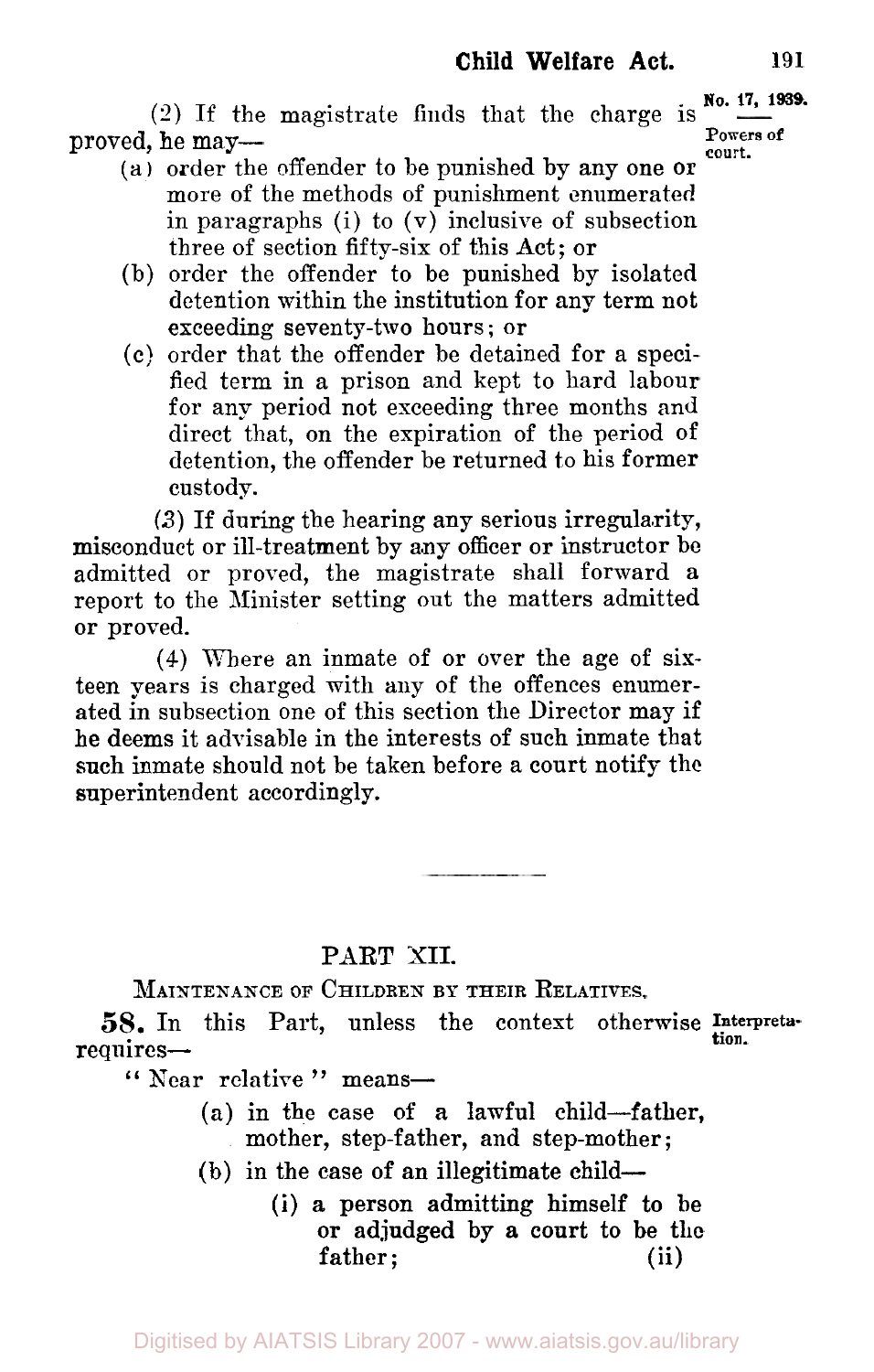**No. 17, 1939.** 

- (ii) the husband of the mother of such child where the child vas born before his marriage to such mother; and
- (iii) the mother;
- (c) in the case either of a lawful or an illegitimate child, any person (other than the persons referred to in paragraphs **(a)**  and (b) of this section) who is by law liable to maintain the child, including an adopting parent or a guardian but not including any other person whose liability for such maintenance is occasioned by or under this Act.

*59.* (1) Where any child is a ward or where an order **Liability of near**  has been made by a court, committing a child-

(a) to the care of any person; or

(b) to the care of the Minister,

**3,654, s.45.** to be dealt with as a ward admitted to State control the near relatives shall be liable to pay, or contribute towards his maintenance, according to their several abilities, and in the order of priority set out in subsection two of this section.

**(2)** The order of priority in which near relatives shall be liable under subsection one of this section to pay or contribute shall be as follows,  $name{ly:}-$ 

 $(a)$  in the case of a lawful child-

- (i) first, the father of such child;
- (ii) second, the step-father of such child;
- (iii) third, the mother of such child;
- (iv) fourth, the step-mother of such child;
- **(V) fifth, the** near relative of such child referred **to** in paragraph (c) of section fifty-eight of this Act;
- **(b)** in the case of an illegitimate child-
	- **(i)** first, the person admitting himself to be or adjudged by a court to be the father of such child;
	- (ii) second, the husband of the mother of such child where the child was born before his marriage to the mother:

**(iii)** 

**relatives. 31, 1907. Imp. Act. 23**  *Geo.* **V, ch. cf. W.A. No.**  *12,* **s. 86. Vic. No. N.S.W. 21.**  *119.*